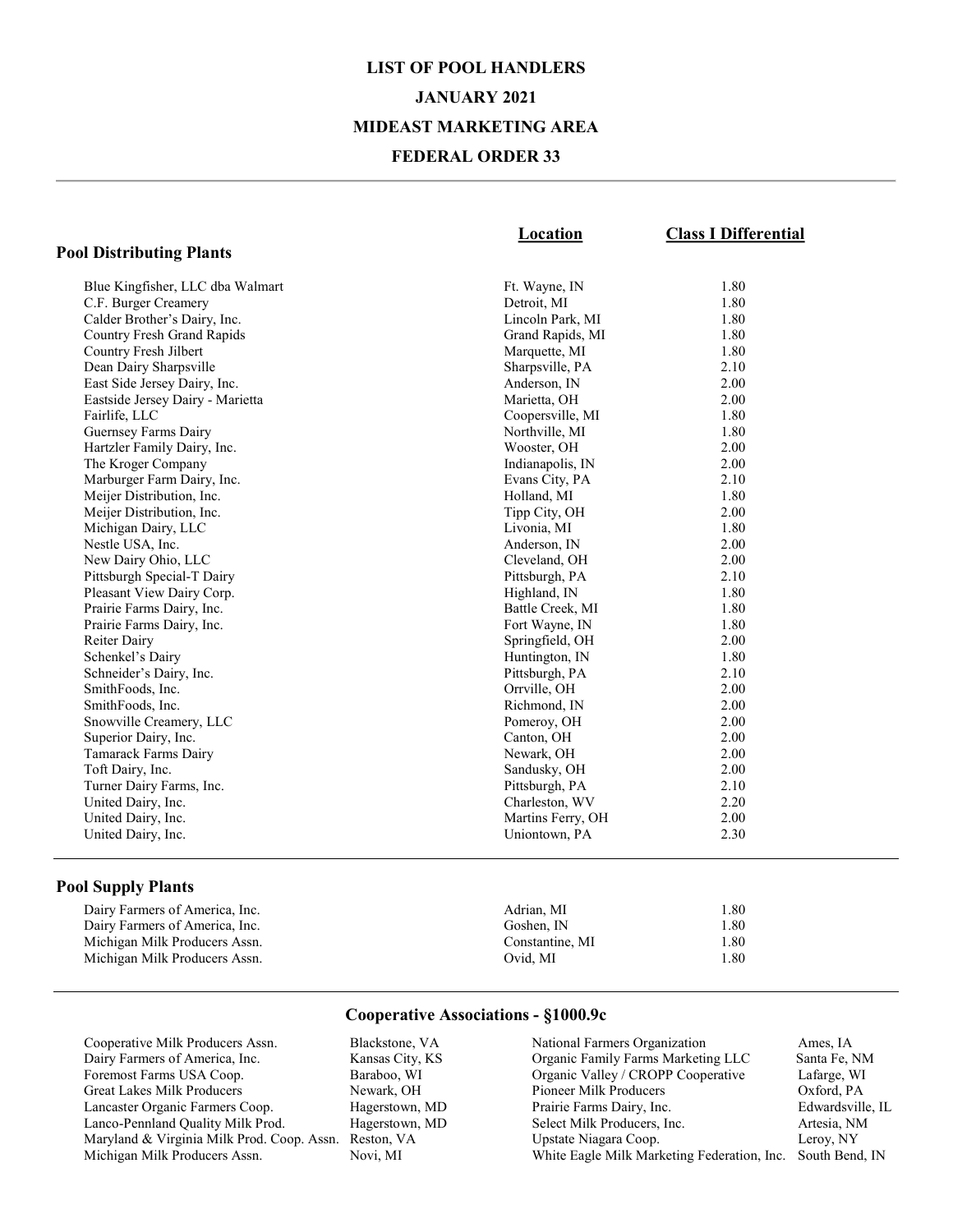## LIST OF POOL HANDLERS FEBRUARY 2021 MIDEAST MARKETING AREA FEDERAL ORDER 33

|                                  | Location          | <b>Class I Differential</b> |
|----------------------------------|-------------------|-----------------------------|
| <b>Pool Distributing Plants</b>  |                   |                             |
| Blue Kingfisher, LLC dba Walmart | Ft. Wayne, IN     | 1.80                        |
| C.F. Burger Creamery             | Detroit, MI       | 1.80                        |
| Calder Brother's Dairy, Inc.     | Lincoln Park, MI  | 1.80                        |
| Country Fresh Grand Rapids       | Grand Rapids, MI  | 1.80                        |
| Country Fresh Jilbert            | Marquette, MI     | 1.80                        |
| Dean Dairy Sharpsville           | Sharpsville, PA   | 2.10                        |
| East Side Jersey Dairy, Inc.     | Anderson, IN      | 2.00                        |
| Eastside Jersey Dairy - Marietta | Marietta, OH      | 2.00                        |
| Fairlife, LLC                    | Coopersville, MI  | 1.80                        |
| Guernsey Farms Dairy             | Northville, MI    | 1.80                        |
| Hartzler Family Dairy, Inc.      | Wooster, OH       | 2.00                        |
| The Kroger Company               | Indianapolis, IN  | 2.00                        |
| Marburger Farm Dairy, Inc.       | Evans City, PA    | 2.10                        |
| Meijer Distribution, Inc.        | Holland, MI       | 1.80                        |
| Meijer Distribution, Inc.        | Tipp City, OH     | 2.00                        |
| Michigan Dairy, LLC              | Livonia, MI       | 1.80                        |
| Nestle USA, Inc.                 | Anderson, IN      | 2.00                        |
| New Dairy Ohio, LLC              | Cleveland, OH     | 2.00                        |
| Pittsburgh Special-T Dairy       | Pittsburgh, PA    | 2.10                        |
| Pleasant View Dairy Corp.        | Highland, IN      | 1.80                        |
| Prairie Farms Dairy, Inc.        | Battle Creek, MI  | 1.80                        |
| Prairie Farms Dairy, Inc.        | Fort Wayne, IN    | 1.80                        |
| Reiter Dairy                     | Springfield, OH   | 2.00                        |
| Schenkel's Dairy                 | Huntington, IN    | 1.80                        |
| Schneider's Dairy, Inc.          | Pittsburgh, PA    | 2.10                        |
| *<br>Schreiber Foods, Inc.       | Grand Rapids, MI  | 1.80                        |
| SmithFoods, Inc.                 | Orrville, OH      | 2.00                        |
| SmithFoods, Inc.                 | Richmond, IN      | 2.00                        |
| Snowville Creamery, LLC          | Pomeroy, OH       | 2.00                        |
| Superior Dairy, Inc.             | Canton, OH        | 2.00                        |
| Tamarack Farms Dairy             | Newark, OH        | 2.00                        |
| Toft Dairy, Inc.                 | Sandusky, OH      | 2.00                        |
| Turner Dairy Farms, Inc.         | Pittsburgh, PA    | 2.10                        |
| United Dairy, Inc.               | Charleston, WV    | 2.20                        |
| United Dairy, Inc.               | Martins Ferry, OH | 2.00                        |
| United Dairy, Inc.               | Uniontown, PA     | 2.30                        |
|                                  |                   |                             |

#### Pool Supply Plants

Dairy Farmers of America, Inc.

### Dairy Farmers of America, Inc. 6. 2012 1.80 Adrian, MI 1.80 Dairy Farmers of America, Inc. Cass City, MI 1.80 Dairy Farmers of America, Inc. (a) 1.80<br>
Dairy Farmers of America, Inc. (a) 1.80<br>
2.10<br>
New Wilmington, PA 2.10 Michigan Milk Producers Assn. Ovid, MI 1.80

#### Cooperative Associations - §1000.9c

Cooperative Milk Producers Assn. Blackstone, VA<br>Dairy Farmers of America, Inc. Kansas City, KS Dairy Farmers of America, Inc. Foremost Farms USA Coop. Baraboo, WI Great Lakes Milk Producers Newark, OH Lancaster Organic Farmers Coop. Hagerstown, MD Lanco-Pennland Quality Milk Prod. Hagerstown, MD Maryland & Virginia Milk Prod. Coop. Assn. Reston, VA Michigan Milk Producers Assn. Novi, MI

 National Farmers Organization Ames, IA Organic Valley / CROPP Cooperative Lafarge, WI Pioneer Milk Producers Oxford, PA Prairie Farms Dairy, Inc. Edwardsville, IL Select Milk Producers, Inc. Artesia, NM Upstate Niagara Coop. Leroy, NY White Eagle Milk Marketing Federation, Inc. South Bend, IN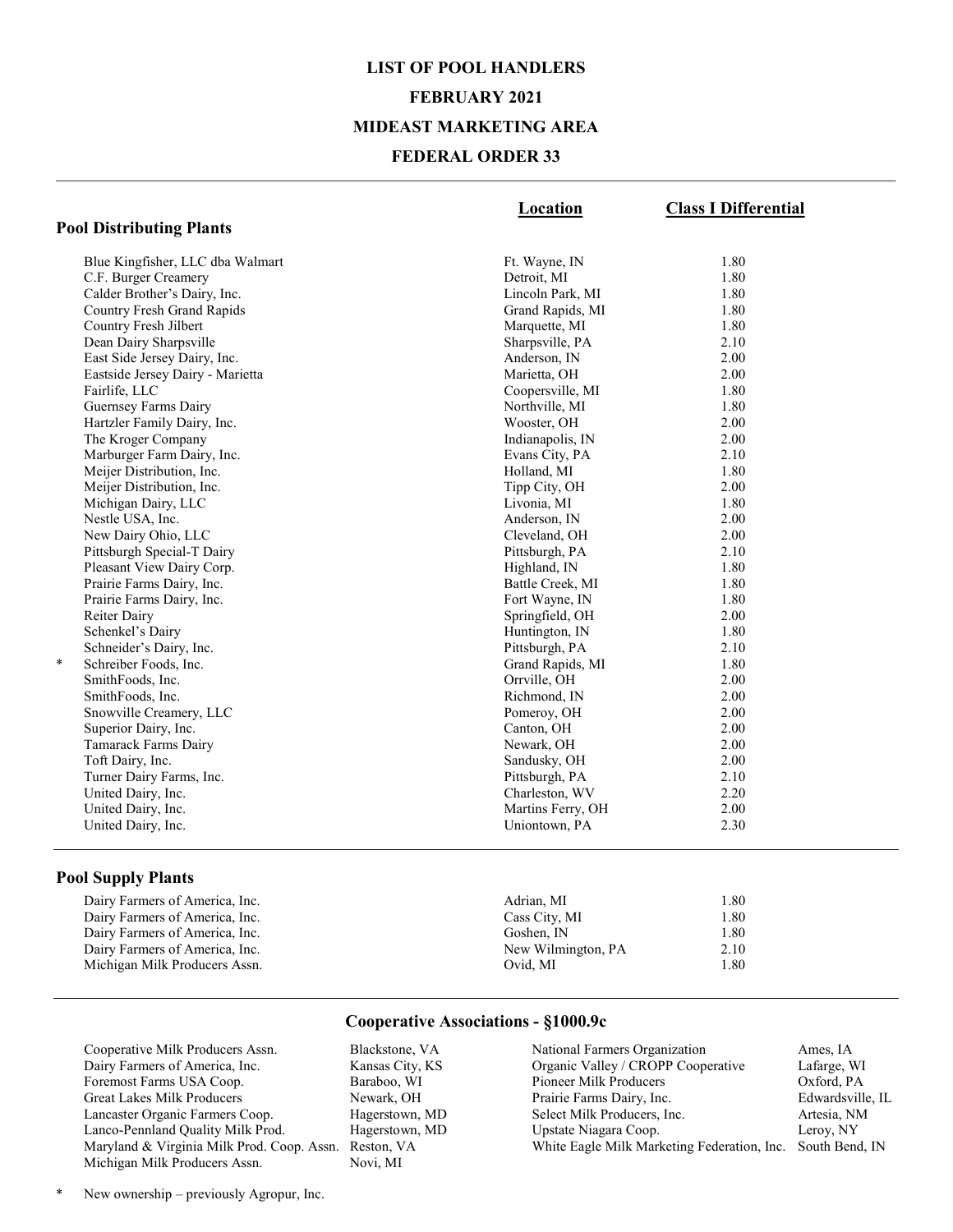### LIST OF POOL HANDLERS MARCH 2021 MIDEAST MARKETING AREA FEDERAL ORDER 33

|                                   | Location          | <b>Class I Differential</b> |
|-----------------------------------|-------------------|-----------------------------|
| <b>Pool Distributing Plants</b>   |                   |                             |
| Blue Kingfisher, LLC dba Walmart  | Ft. Wayne, IN     | 1.80                        |
| Calder Brother's Dairy, Inc.      | Lincoln Park, MI  | 1.80                        |
| <b>Country Fresh Grand Rapids</b> | Grand Rapids, MI  | 1.80                        |
| Country Fresh Jilbert             | Marquette, MI     | 1.80                        |
| Dean Dairy Sharpsville            | Sharpsville, PA   | 2.10                        |
| East Side Jersey Dairy, Inc.      | Anderson, IN      | 2.00                        |
| Eastside Jersey Dairy - Marietta  | Marietta, OH      | 2.00                        |
| Fairlife, LLC                     | Coopersville, MI  | 1.80                        |
| Guernsey Farms Dairy              | Northville, MI    | 1.80                        |
| Hartzler Family Dairy, Inc.       | Wooster, OH       | 2.00                        |
| The Kroger Company                | Indianapolis, IN  | 2.00                        |
| Marburger Farm Dairy, Inc.        | Evans City, PA    | 2.10                        |
| Meijer Distribution, Inc.         | Holland, MI       | 1.80                        |
| Meijer Distribution, Inc.         | Tipp City, OH     | 2.00                        |
| Michigan Dairy, LLC               | Livonia, MI       | 1.80                        |
| Nestle USA, Inc.                  | Anderson, IN      | 2.00                        |
| New Dairy Ohio, LLC               | Cleveland, OH     | 2.00                        |
| Pittsburgh Special-T Dairy        | Pittsburgh, PA    | 2.10                        |
| Pleasant View Dairy Corp.         | Highland, IN      | 1.80                        |
| Prairie Farms Dairy, Inc.         | Battle Creek, MI  | 1.80                        |
| Prairie Farms Dairy, Inc.         | Fort Wayne, IN    | 1.80                        |
| Reiter Dairy                      | Springfield, OH   | 2.00                        |
| Schenkel's Dairy                  | Huntington, IN    | 1.80                        |
| Schneider's Dairy, Inc.           | Pittsburgh, PA    | 2.10                        |
| ÷<br>Schreiber Foods, Inc.        | Grand Rapids, MI  | 1.80                        |
| SmithFoods, Inc.                  | Orrville, OH      | 2.00                        |
| SmithFoods, Inc.                  | Richmond, IN      | 2.00                        |
| Snowville Creamery, LLC           | Pomeroy, OH       | 2.00                        |
| Superior Dairy, Inc.              | Canton, OH        | 2.00                        |
| Tamarack Farms Dairy              | Newark, OH        | 2.00                        |
| Toft Dairy, Inc.                  | Sandusky, OH      | 2.00                        |
| Turner Dairy Farms, Inc.          | Pittsburgh, PA    | 2.10                        |
| United Dairy, Inc.                | Charleston, WV    | 2.20                        |
| United Dairy, Inc.                | Martins Ferry, OH | 2.00                        |
| United Dairy, Inc.                | Uniontown, PA     | 2.30                        |
|                                   |                   |                             |

#### Pool Supply Plants

Michigan Milk Producers Assn.

### Dairy Farmers of America, Inc. 6. 2012 1.80 Adrian, MI 1.80 Dairy Farmers of America, Inc. Cass City, MI 1.80 Dairy Farmers of America, Inc. 6. 6 Goshen, IN 6. 6 Goshen, IN 1.80<br>
Dairy Farmers of America, Inc. 6. 6 New Wilmington, PA 2.10 Dairy Farmers of America, Inc.<br>
Michigan Milk Producers Assn.<br>
1.80<br>
2.10<br>
2.10<br>
2.10<br>
2.10<br>
2.10<br>
2.10<br>
2.10<br>
2.10

#### Cooperative Associations - §1000.9c

Cooperative Milk Producers Assn. Blackstone, VA Dairy Farmers of America, Inc. Kansas City, KS Foremost Farms USA Coop. Baraboo, WI Great Lakes Milk Producers Newark, OH Lancaster Organic Farmers Coop. Hagerstown, MD Lanco-Pennland Quality Milk Prod. Hagerstown, MD Maryland & Virginia Milk Prod. Coop. Assn. Reston, VA Michigan Milk Producers Assn. Novi, MI

 National Farmers Organization Ames, IA Organic Valley / CROPP Cooperative Lafarge, WI Pioneer Milk Producers Oxford, PA Prairie Farms Dairy, Inc. Edwardsville, IL Select Milk Producers, Inc. Artesia, NM Southeast Milk, Inc. Belleview, FL Upstate Niagara Coop. Leroy, NY White Eagle Milk Marketing Federation, Inc. South Bend, IN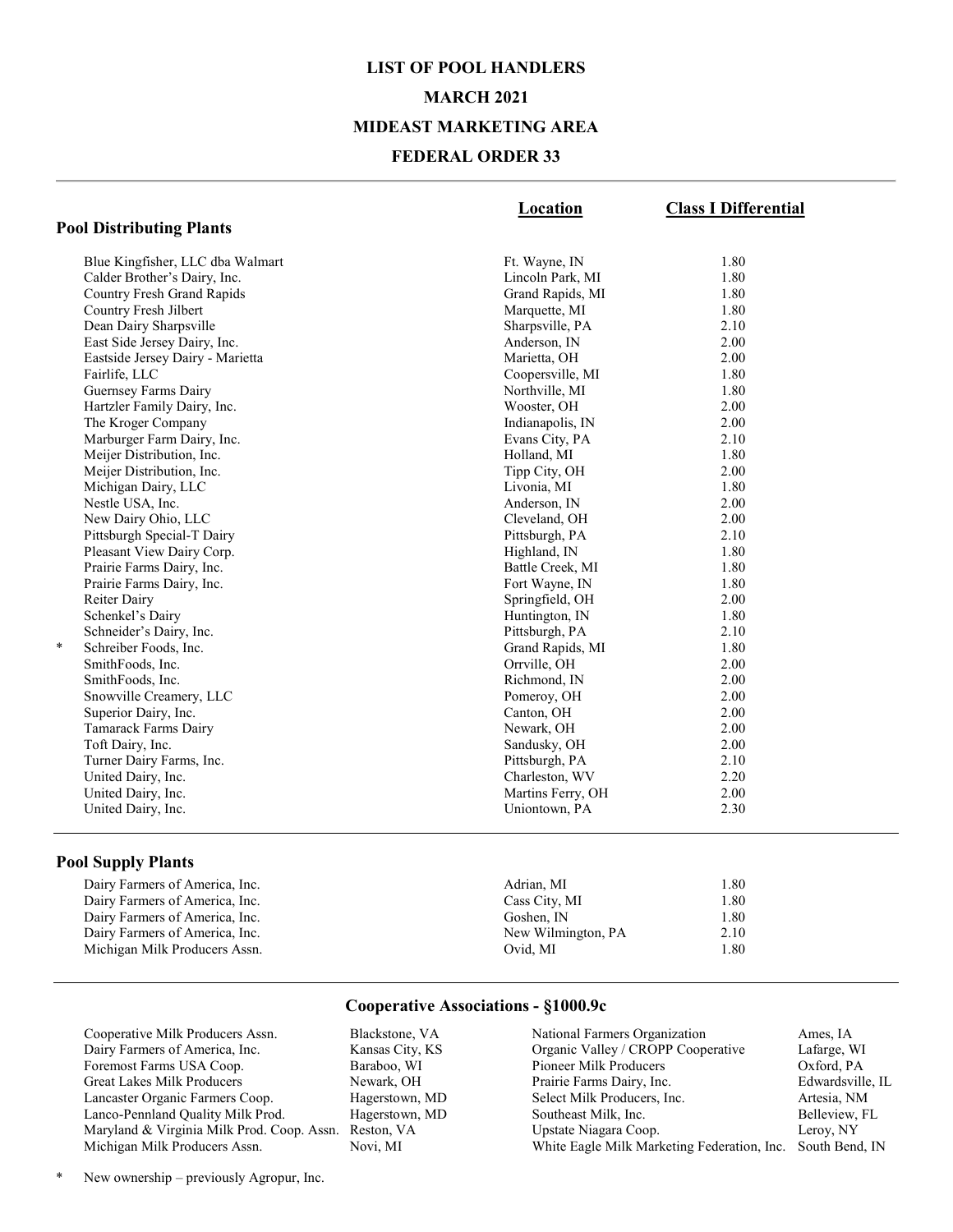### LIST OF POOL HANDLERS APRIL 2021 MIDEAST MARKETING AREA FEDERAL ORDER 33

|                                  | <b>Location</b>   | <b>Class I Differential</b> |
|----------------------------------|-------------------|-----------------------------|
| <b>Pool Distributing Plants</b>  |                   |                             |
| Blue Kingfisher, LLC dba Walmart | Ft. Wayne, IN     | 1.80                        |
| Calder Brother's Dairy, Inc.     | Lincoln Park, MI  | 1.80                        |
| Country Fresh Grand Rapids       | Grand Rapids, MI  | 1.80                        |
| Country Fresh Jilbert            | Marquette, MI     | 1.80                        |
| Dean Dairy Sharpsville           | Sharpsville, PA   | 2.10                        |
| East Side Jersey Dairy, Inc.     | Anderson, IN      | 2.00                        |
| Eastside Jersey Dairy - Marietta | Marietta, OH      | 2.00                        |
| Guernsey Farms Dairy             | Northville, MI    | 1.80                        |
| Hartzler Family Dairy, Inc.      | Wooster, OH       | 2.00                        |
| The Kroger Company               | Indianapolis, IN  | 2.00                        |
| Marburger Farm Dairy, Inc.       | Evans City, PA    | 2.10                        |
| Meijer Distribution, Inc.        | Holland, MI       | 1.80                        |
| Meijer Distribution, Inc.        | Tipp City, OH     | 2.00                        |
| Michigan Dairy, LLC              | Livonia, MI       | 1.80                        |
| Nestle USA, Inc.                 | Anderson, IN      | 2.00                        |
| New Dairy Ohio, LLC              | Cleveland, OH     | 2.00                        |
| Pittsburgh Special-T Dairy       | Pittsburgh, PA    | 2.10                        |
| Pleasant View Dairy Corp.        | Highland, IN      | 1.80                        |
| Prairie Farms Dairy, Inc.        | Battle Creek, MI  | 1.80                        |
| Prairie Farms Dairy, Inc.        | Fort Wayne, IN    | 1.80                        |
| Reiter Dairy                     | Springfield, OH   | 2.00                        |
| Schenkel's Dairy                 | Huntington, IN    | 1.80                        |
| Schneider's Dairy, Inc.          | Pittsburgh, PA    | 2.10                        |
| $\ast$<br>Schreiber Foods, Inc.  | Grand Rapids, MI  | 1.80                        |
| SmithFoods, Inc.                 | Orrville, OH      | 2.00                        |
| SmithFoods, Inc.                 | Richmond, IN      | 2.00                        |
| Snowville Creamery, LLC          | Pomeroy, OH       | 2.00                        |
| Superior Dairy, Inc.             | Canton, OH        | 2.00                        |
| Tamarack Farms Dairy             | Newark, OH        | 2.00                        |
| Toft Dairy, Inc.                 | Sandusky, OH      | 2.00                        |
| Turner Dairy Farms, Inc.         | Pittsburgh, PA    | 2.10                        |
| United Dairy, Inc.               | Charleston, WV    | 2.20                        |
| United Dairy, Inc.               | Martins Ferry, OH | 2.00                        |
| United Dairy, Inc.               | Uniontown, PA     | 2.30                        |
|                                  |                   |                             |

#### Pool Supply Plants

| Dairy Farmers of America, Inc. | Adrian. MI    | 1.80 |
|--------------------------------|---------------|------|
| Dairy Farmers of America, Inc. | Cass City, MI | 1.80 |
| Dairy Farmers of America, Inc. | Goshen. IN    | 1.80 |
| Michigan Milk Producers Assn.  | Ovid. MI      | 1.80 |

#### Cooperative Associations - §1000.9c

Cooperative Milk Producers Assn. Blackstone, VA<br>
Dairy Farmers of America, Inc. Kansas City, KS Dairy Farmers of America, Inc. Foremost Farms USA Coop. Baraboo, WI Great Lakes Milk Producers Newark, OH Lanco-Pennland Quality Milk Prod. Hagerstown, MD Maryland & Virginia Milk Prod. Coop. Assn. Reston, VA Michigan Milk Producers Assn.

 National Farmers Organization Ames, IA Organic Valley / CROPP Cooperative Lafarge, WI Pioneer Milk Producers Oxford, PA Prairie Farms Dairy, Inc. Edwardsville, IL Select Milk Producers, Inc. Artesia, NM Upstate Niagara Coop. Leroy, NY White Eagle Milk Marketing Federation, Inc. South Bend, IN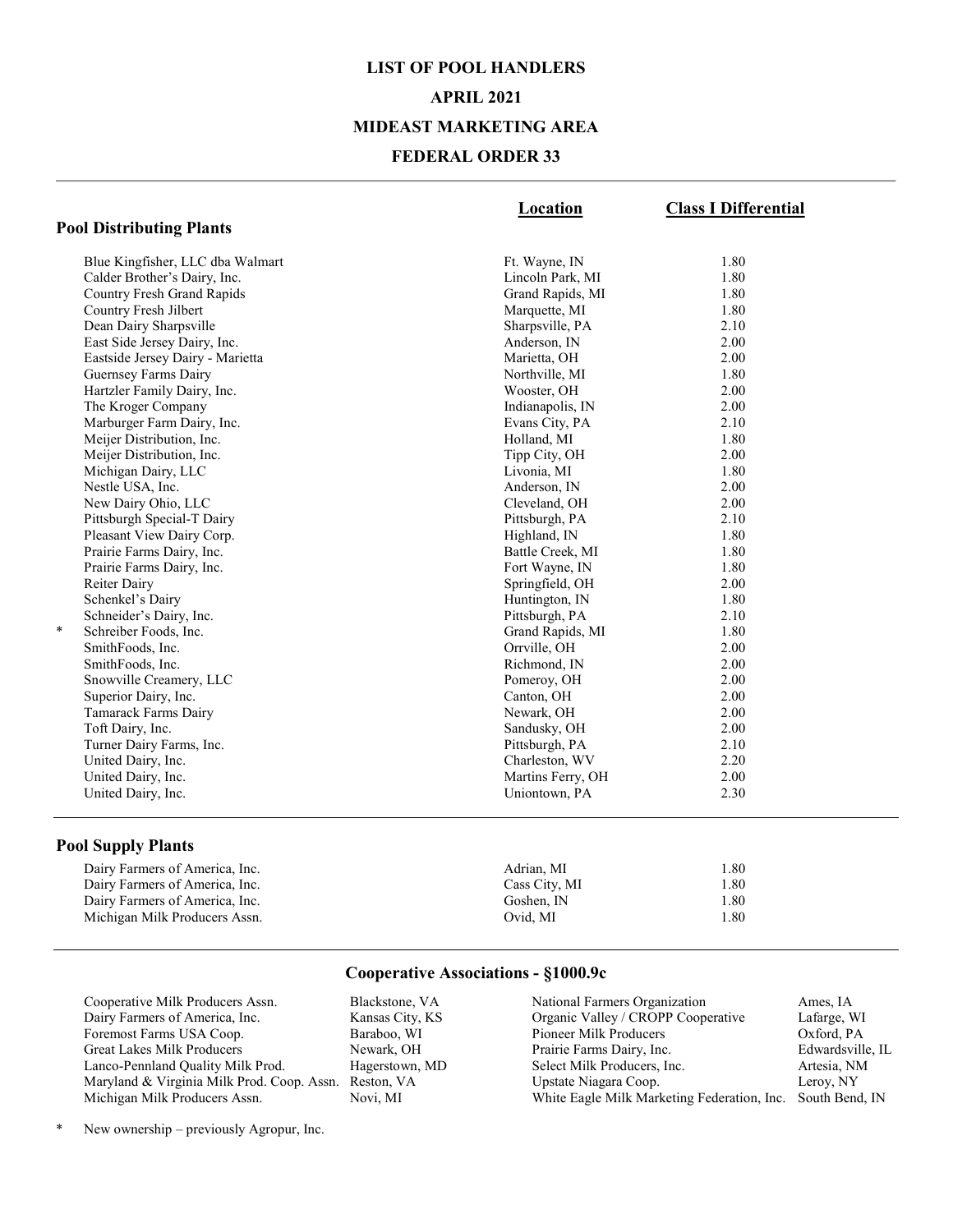## LIST OF POOL HANDLERS MAY 2021 MIDEAST MARKETING AREA FEDERAL ORDER 33

|                                   | Location          | <b>Class I Differential</b> |
|-----------------------------------|-------------------|-----------------------------|
| <b>Pool Distributing Plants</b>   |                   |                             |
| Blue Kingfisher, LLC dba Walmart  | Ft. Wayne, IN     | 1.80                        |
| Calder Brother's Dairy, Inc.      | Lincoln Park, MI  | 1.80                        |
| <b>Country Fresh Grand Rapids</b> | Grand Rapids, MI  | 1.80                        |
| Country Fresh Jilbert             | Marquette, MI     | 1.80                        |
| Dean Dairy Sharpsville            | Sharpsville, PA   | 2.10                        |
| East Side Jersey Dairy, Inc.      | Anderson, IN      | 2.00                        |
| Eastside Jersey Dairy - Marietta  | Marietta, OH      | 2.00                        |
| Fairlife, LLC                     | Coopersville, MI  | 1.80                        |
| Guernsey Farms Dairy              | Northville, MI    | 1.80                        |
| Hartzler Family Dairy, Inc.       | Wooster, OH       | 2.00                        |
| The Kroger Company                | Indianapolis, IN  | 2.00                        |
| Marburger Farm Dairy, Inc.        | Evans City, PA    | 2.10                        |
| Meijer Distribution, Inc.         | Holland, MI       | 1.80                        |
| Meijer Distribution, Inc.         | Tipp City, OH     | 2.00                        |
| Michigan Dairy, LLC               | Livonia, MI       | 1.80                        |
| Nestle USA, Inc.                  | Anderson, IN      | 2.00                        |
| New Dairy Ohio, LLC               | Cleveland, OH     | 2.00                        |
| Pittsburgh Special-T Dairy        | Pittsburgh, PA    | 2.10                        |
| Pleasant View Dairy Corp.         | Highland, IN      | 1.80                        |
| Prairie Farms Dairy, Inc.         | Battle Creek, MI  | 1.80                        |
| Prairie Farms Dairy, Inc.         | Fort Wayne, IN    | 1.80                        |
| Reiter Dairy                      | Springfield, OH   | 2.00                        |
| Schenkel's Dairy                  | Huntington, IN    | 1.80                        |
| Schneider's Dairy, Inc.           | Pittsburgh, PA    | 2.10                        |
| *<br>Schreiber Foods, Inc.        | Grand Rapids, MI  | 1.80                        |
| SmithFoods, Inc.                  | Orrville, OH      | 2.00                        |
| SmithFoods, Inc.                  | Richmond, IN      | 2.00                        |
| Snowville Creamery, LLC           | Pomeroy, OH       | 2.00                        |
| Superior Dairy, Inc.              | Canton, OH        | 2.00                        |
| Tamarack Farms Dairy              | Newark, OH        | 2.00                        |
| Toft Dairy, Inc.                  | Sandusky, OH      | 2.00                        |
| Turner Dairy Farms, Inc.          | Pittsburgh, PA    | 2.10                        |
| United Dairy, Inc.                | Charleston, WV    | 2.20                        |
| United Dairy, Inc.                | Martins Ferry, OH | 2.00                        |
| United Dairy, Inc.                | Uniontown, PA     | 2.30                        |
|                                   |                   |                             |

#### Pool Supply Plants

Dairy Farmers of America, Inc. Cass City, MI 1.80<br>
Dairy Farmers of America, Inc. Cass City, MI 1.80<br>
Goshen, IN 1.80 Dairy Farmers of America, Inc. 6. 6 Goshen, IN 6. 6 Goshen, IN 1.80<br>
Dairy Farmers of America, Inc. 6. 6 New Wilmington, PA 2.10 Dairy Farmers of America, Inc.<br>
Michigan Milk Producers Assn.<br>
1.80<br>
2.10<br>
2.10<br>
2.10<br>
2.10<br>
2.10<br>
2.10<br>
2.10 Michigan Milk Producers Assn.

# Dairy Farmers of America, Inc. (a) 1.80<br>
Dairy Farmers of America, Inc. (a) 1.80<br>
2008 City, MI 1.80

Cooperative Associations - §1000.9c

Cooperative Milk Producers Assn. Blackstone, VA Dairy Farmers of America, Inc. Kansas City, KS<br>Foremost Farms USA Coop. Baraboo, WI Foremost Farms USA Coop. Great Lakes Milk Producers Newark, OH<br>
Lanco-Pennland Quality Milk Prod. Hagerstown, MD Lanco-Pennland Quality Milk Prod. Maryland & Virginia Milk Prod. Coop. Assn. Reston, VA Michigan Milk Producers Assn.

| Edwardsville, IL |
|------------------|
|                  |
|                  |
| South Bend, IN   |
|                  |